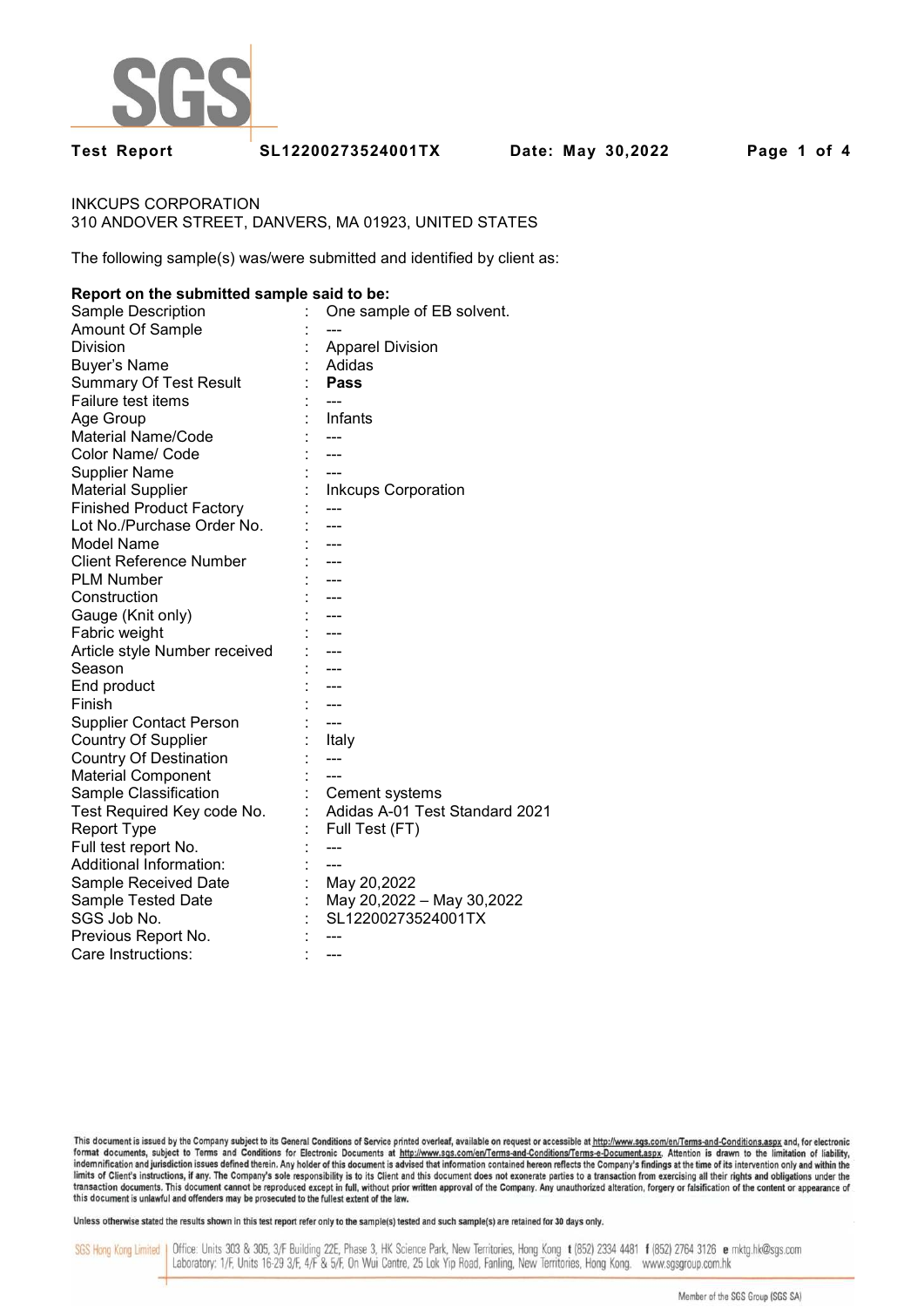

## **Test Report SL12200273524001TX Date: May 30,2022 Page 2 of 4**

**Summary of Test Result:** (Detail test results on next page)

| Test Parameter                    | ™est Method                           | Conclusion<br>(Pass/Fail) |
|-----------------------------------|---------------------------------------|---------------------------|
| <b>Chemicals in Cement System</b> | Solvent Extraction, Analysis by GC-MS | Pass                      |

# **Sample Photo** INKCUPS EB SL122002735240TX\_001

Signed for and on behalf of SGS (Hong Kong) Limited

Chan Kai Kong, Alfred, Technical Manager

This document is issued by the Company subject to its General Conditions of Service printed overleaf, available on request or accessible at http://www.sgs.com/en/Terms-and-Conditions.aspx and, for electronic format documents, subject to Terms and Conditions for Electronic Documents at http://www.sgs.com/en/Terms-and-Conditions/Terms-e-Document.aspx. Attention is drawn to the limitation of liability, indemnification and jurisdi limits of Client's instructions, if any. The Company's sole responsibility is to its Client and this document does not exonerate parties to a transaction from exercising all their rights and obligations under the transacti

Unless otherwise stated the results shown in this test report refer only to the sample(s) tested and such sample(s) are retained for 30 days only.

SGS Hong Kong Limited | Office: Units 303 & 305, 3/F Building 22E, Phase 3, HK Science Park, New Territories, Hong Kong t (852) 2334 4481 f (852) 2764 3126 e mktg.hk@sgs.com Laboratory: 1/F, Units 16-29 3/F, 4/F & 5/F, On Wui Centre, 25 Lok Yip Road, Fanling, New Territories, Hong Kong. www.sgsgroup.com.hk

Member of the SGS Group (SGS SA)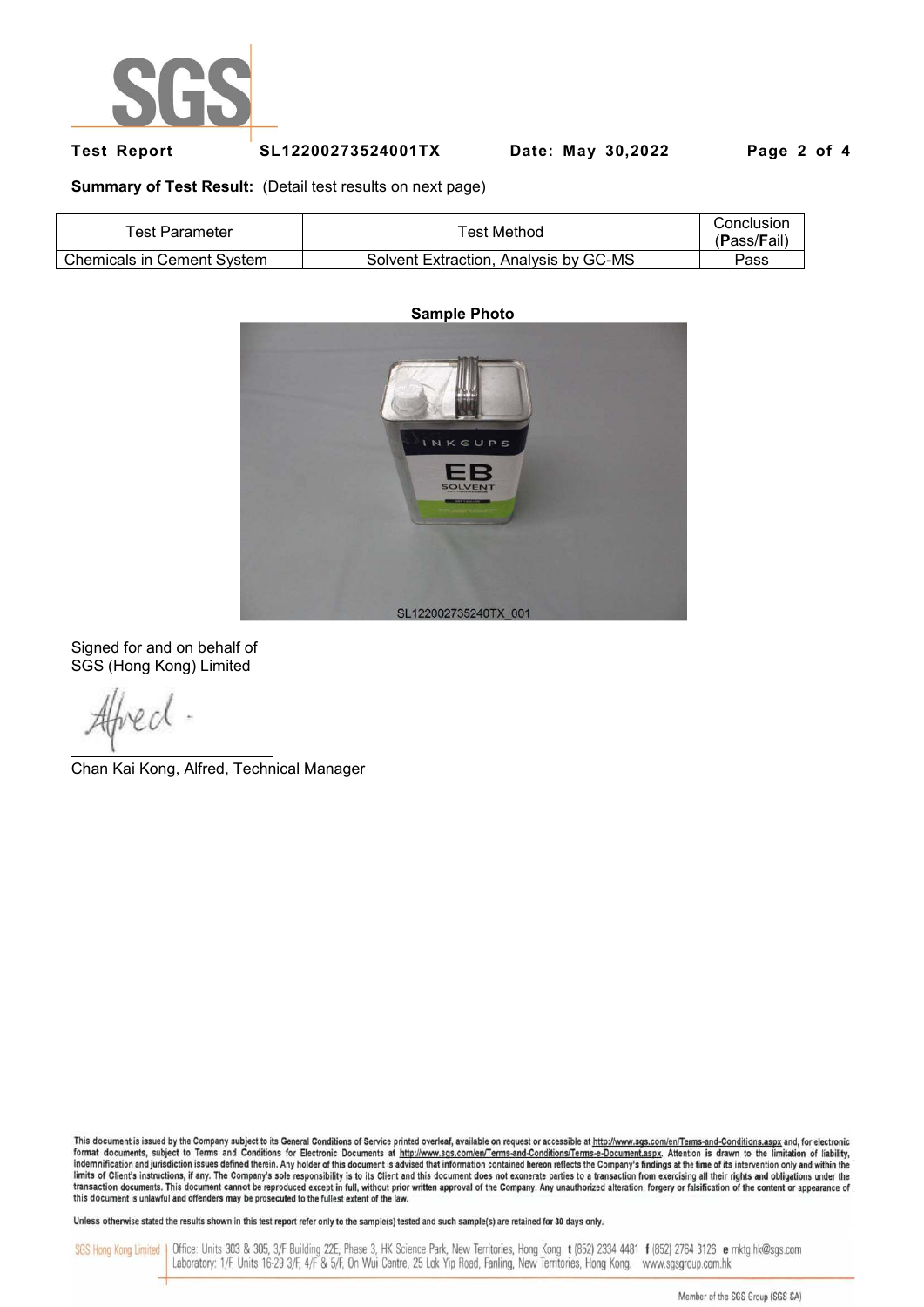

**Test Report SL12200273524001TX Date: May 30,2022 Page 3 of 4** 

## **COMPONENT LIST / List of Materials**

| No. | Sample Component<br>No. | <b>Description</b> | <b>Material</b> | Color | Remark |
|-----|-------------------------|--------------------|-----------------|-------|--------|
|     |                         | <b>IEB</b> solvent | Liauid          |       |        |

Test Result:

## **Chemicals in Cement System**

Test Method : Solvent Extraction. Analysis by LC-MS / GC-MS

| Test Item(s)                       | CAS NO.   | 1           |
|------------------------------------|-----------|-------------|
| Benzene                            | $71-43-2$ | <b>ND</b>   |
| Tetrachloroethane                  |           | <b>ND</b>   |
| Toluene                            | 108-88-3  | <b>ND</b>   |
| Xylene                             |           | 56.4 mg/kg  |
| Trichloroethene                    |           | <b>ND</b>   |
| Tetrachloroethene                  |           | <b>ND</b>   |
| Dichloromethane                    |           | <b>ND</b>   |
| Methylphenol                       | 1319-77-3 | <b>ND</b>   |
| Trichloromethane                   | 67-66-3   | <b>ND</b>   |
| Cyclohexanone                      | 108-94-1  | <b>ND</b>   |
| <b>THF</b>                         | 109-99-9  | <b>ND</b>   |
| Sum of NP and OP and NPEO and OPEO |           | <b>ND</b>   |
| N,N-Dimethyl formamide             | 68-12-2   | <b>ND</b>   |
| N,N-Dimethylacetamide (DMAC)       | 127-19-5  | <b>ND</b>   |
| 1-Methyl-2-pyrrolidone (NMP)       | 872-50-4  | <b>ND</b>   |
| Monobutyltin (MBT)                 |           | <b>ND</b>   |
| Dibutyltin (DBT)                   |           | <b>ND</b>   |
| Triphenyltin (TPhT)                |           | <b>ND</b>   |
| Tributyltin (TBT)                  |           | <b>ND</b>   |
| Trioctyltin (TOT)                  |           | <b>ND</b>   |
| Monooctyltin (MOT)                 |           | <b>ND</b>   |
| Dioctyltin (DOT)                   |           | <b>ND</b>   |
| Cyclohexane                        | 110-82-7  | <b>ND</b>   |
| C3 and C4 alkylated benzenes       |           | <b>ND</b>   |
| <b>Conclusion</b>                  |           | <b>PASS</b> |

This document is issued by the Company subject to its General Conditions of Service printed overleaf, available on request or accessible at http://www.sgs.com/en/Terms-and-Conditions.aspx and, for electronic In the documents, subject to Terms and Conditions for Electronic Documents at http://www.sps.com/en/Terms-and-Conditions/Terms-e-Document.aspx... Attention is drawn to the limitation of liability,<br>Indemnification and juris limits of Client's instructions, if any. The Company's sole responsibility is to its Client and this document does not exonerate parties to a transaction from exercising all their rights and obligations under the transacti

Unless otherwise stated the results shown in this test report refer only to the sample(s) tested and such sample(s) are retained for 30 days only.

SGS Hong Kong Limited | Office: Units 303 & 305, 3/F Building 22E, Phase 3, HK Science Park, New Territories, Hong Kong t (852) 2334 4481 f (852) 2764 3126 e mktg.hk@sgs.com Laboratory: 1/F, Units 16-29 3/F, 4/F & 5/F, On Wui Centre, 25 Lok Yip Road, Fanling, New Territories, Hong Kong. www.sgsgroup.com.hk